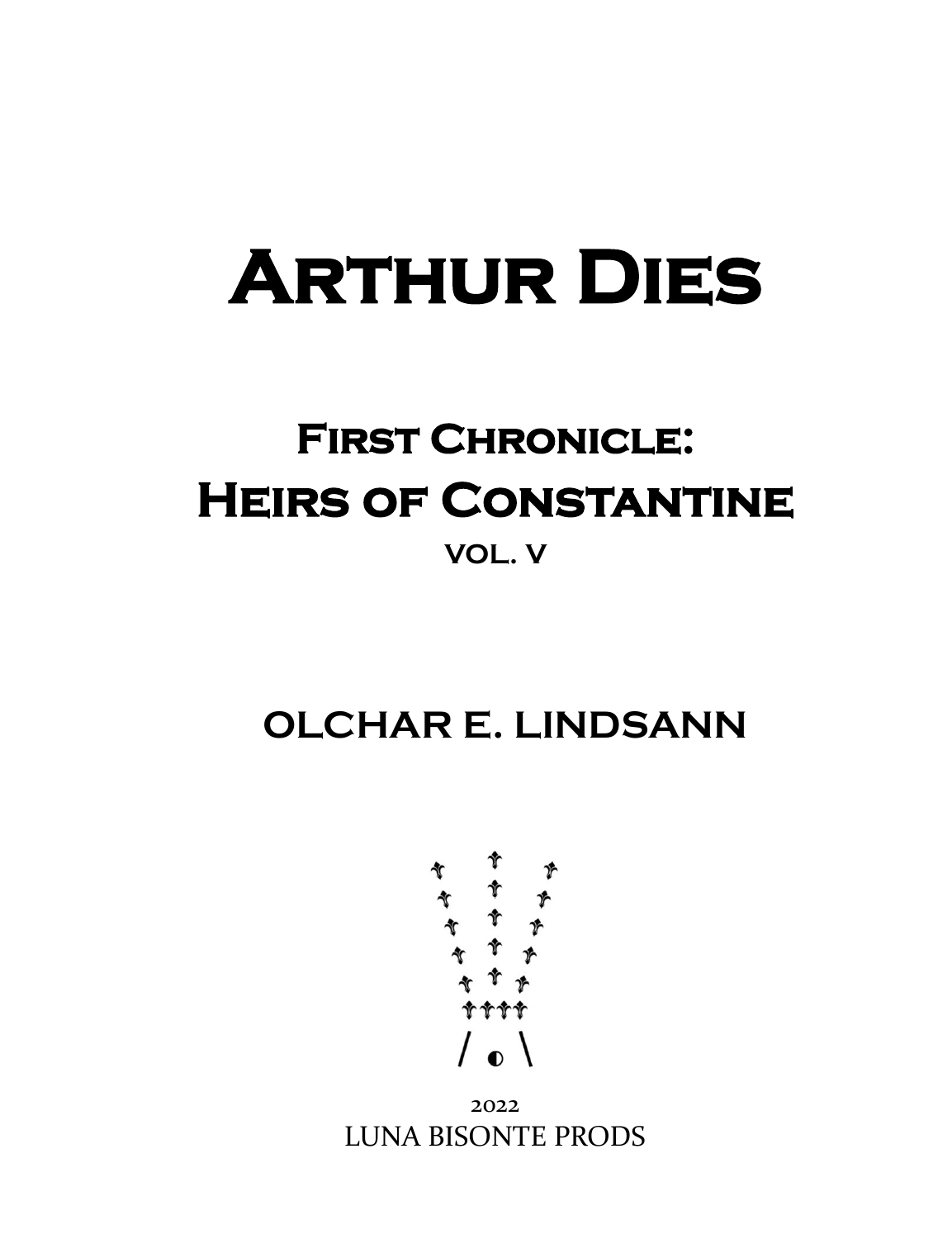### **Arthur Dies First Chronicle: Heirs Of Constantine**

### VOL. V Being the Final Volume of the First Chronicle: **Arthur Born**

© Olchar E. Lindsann 2022

"aith he: 'The fulfilment of thy desire doth demand the practice of arts new and unheard of in thy day. Yet I know how to give thee the semblance of Gorlois by my leech"

 **~~~~~~~~~~~~~~~~~~~~~~~~~~~~~~~~~**

– Monmouth, *History of the Kings of Britain,*VIII, 19. c. 1137.

 **~~~~~~~~~~~~~~~~~~~~~~~~~~~~~~~~~**

Book design and cover collage by C. Mehrl Bennett A portion of Chapter 6 was first published in *Otoliths*, No. 61.

ISBN 9781938521836

LUNA BISONTE PRODS 137 Leland Ave. Columbus, OH 43214 USA

http://www.lulu.com/spotlight/lunabisonteprods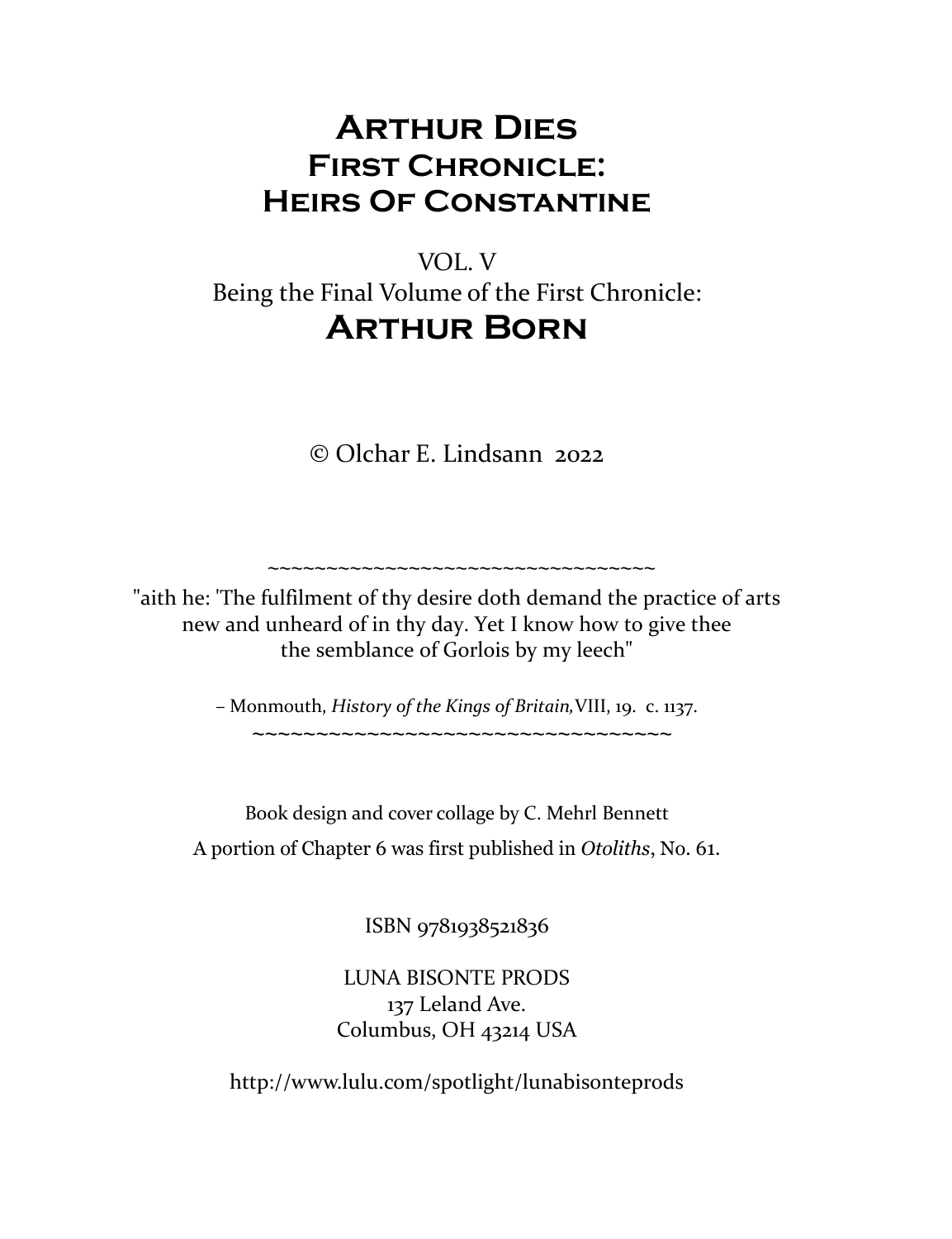# **Table**

*Emanation of the Mundane Shells II Map of Albion and its Neighbouregions III Preludium: Merlinus Speaks to ambrosius, Dead V*

**Chapter I**: Albion Reflourishes XIII *Interlude: Fragment of a Letter by Boulanger of the Franks XVIII* **Chapter II**: The Tale of Gilloman and the Heroes of Albion XXI *Interlude: Fenelme's Song of Merlin and the the giants dance XXXIII* **Chapter III**: Uther Clouded by Lust XXXVI **Chapter IV**: The Conception of Arthur+Anna XLVIII **Chapter V**: Uther and Merlinus Chastised LXIV **Chapter VI**: The Madness of Merlinus LXIX **Chapter VII**: The Final Battle of Uther pen-Dragon XCI **Chapter VIII**: Two Births, Two Deaths, One S'word, One Avaeil, One S'tone CVI *Epilogus to the First Chronicle CXX*

> *Appendix I: Gloss of the First Four Volumes CXXV Appendix II: Dramatis Personae CXXXVII Appendix III: Glossary of Albion's Society and Places CLIX Appendix IV: A Palimpsest of Sources CLXVII Afterword:* Iván Argüelles & Olchar E. Lindsann *CLXIX*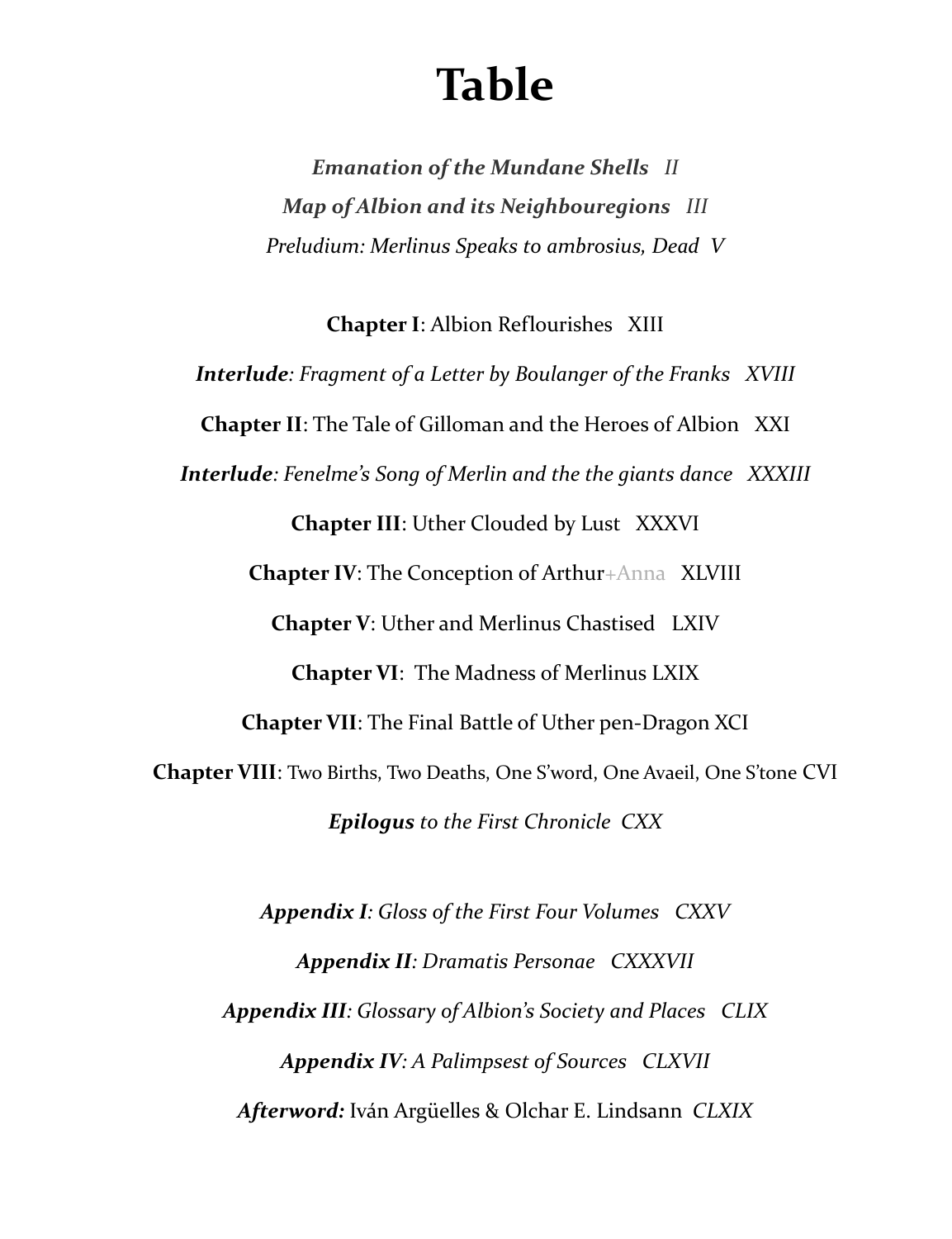

"ernal representations are stripped away from what is there, until it is nothing but pure violence, an interiority, a pure inner f all into a limitless abyss; this point endlessly absorbing the whole c ataract of nothingness within it, in other words what is vanished, 'p ast', and in the same movement endlessly prostituting a sudden ap parition to the love that seeks in vain to grasp what will cease to be.

The impossibility of being satisfied in love is a *gu* "

- Georges Bataille, *The Practice of Joy in the Face of Death*.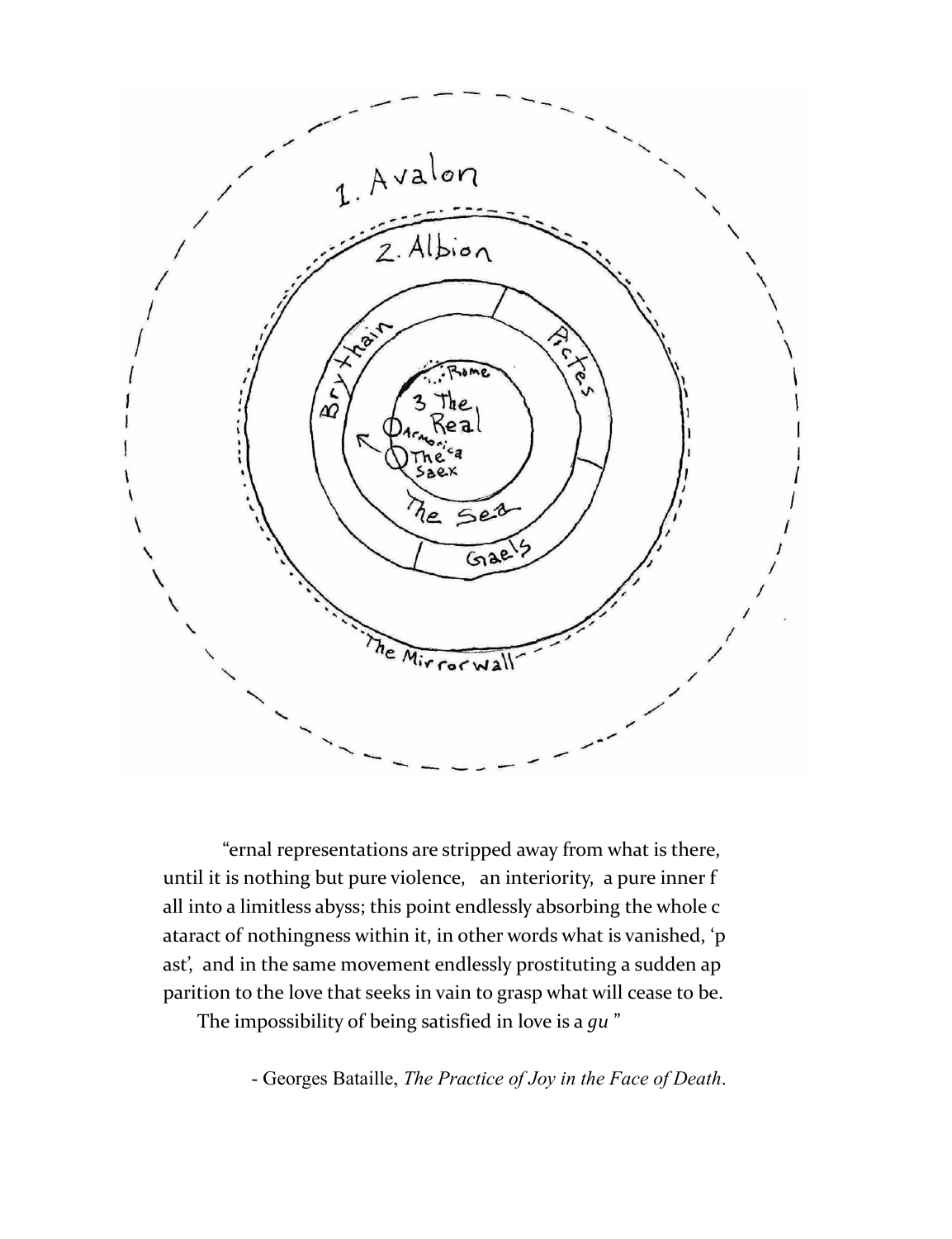### **Preludium**

 ~~~~~~~~~~~~~~~~~~~~~~~~~~~~~~~~~ "parable! O, orphaned people of Britain! Dead is the reknowned King of the Britons, Aurelius Ambrosius, in whose death shall we all also be dead, save"

–Monmouth, *Historia*, VIII,15.

 "t I am impersonal and no longer the Stéphane that you knew, – but a capacity possessed by the spir itual Universe to see itself and develop itself, through what was once me."

–Mallarmé, Letter of 14 May, 1867.

~~~~~~~~~~~~~~~~~~~~~~~~~~~~~~~~~~~~

*a fortnight after the funeral of ambrosius, murdered by poison, his otherself -Merlinus descends into the Avebury barrow to speak to the corpse regarding his premonitions of Arthur's conception. foreseeing Uther's failings and the corruption spread by the Cloud, he prognosticates that the era of love and freedom for which Arthur is the avatar will only come about through the transgression of their own ideals; its price shall be the innocence they prize.*

Albion at Avebury *incub*,ate *us* in dyingd*bir*ea*th*

 in soil death chrysalis ambrosius pen-Dragon poisonfelld undreams in death soil ambrosius cocooned into soil of Albion s*l*eeps otni grislie compost rot into *Arthur* immanent a mbrosi us rots into *Arthur*-womb imminent ambr osiu s rites funereal themselves a fortnight g'raven lunar now in twilit gloeam ebony on mezzotint pitch of h'ourizon

## **d**ualone ,-*Merlinus*

 knife-like thru mirrorshadow slices thru night plaguebeak hooking shadows shadowgainst

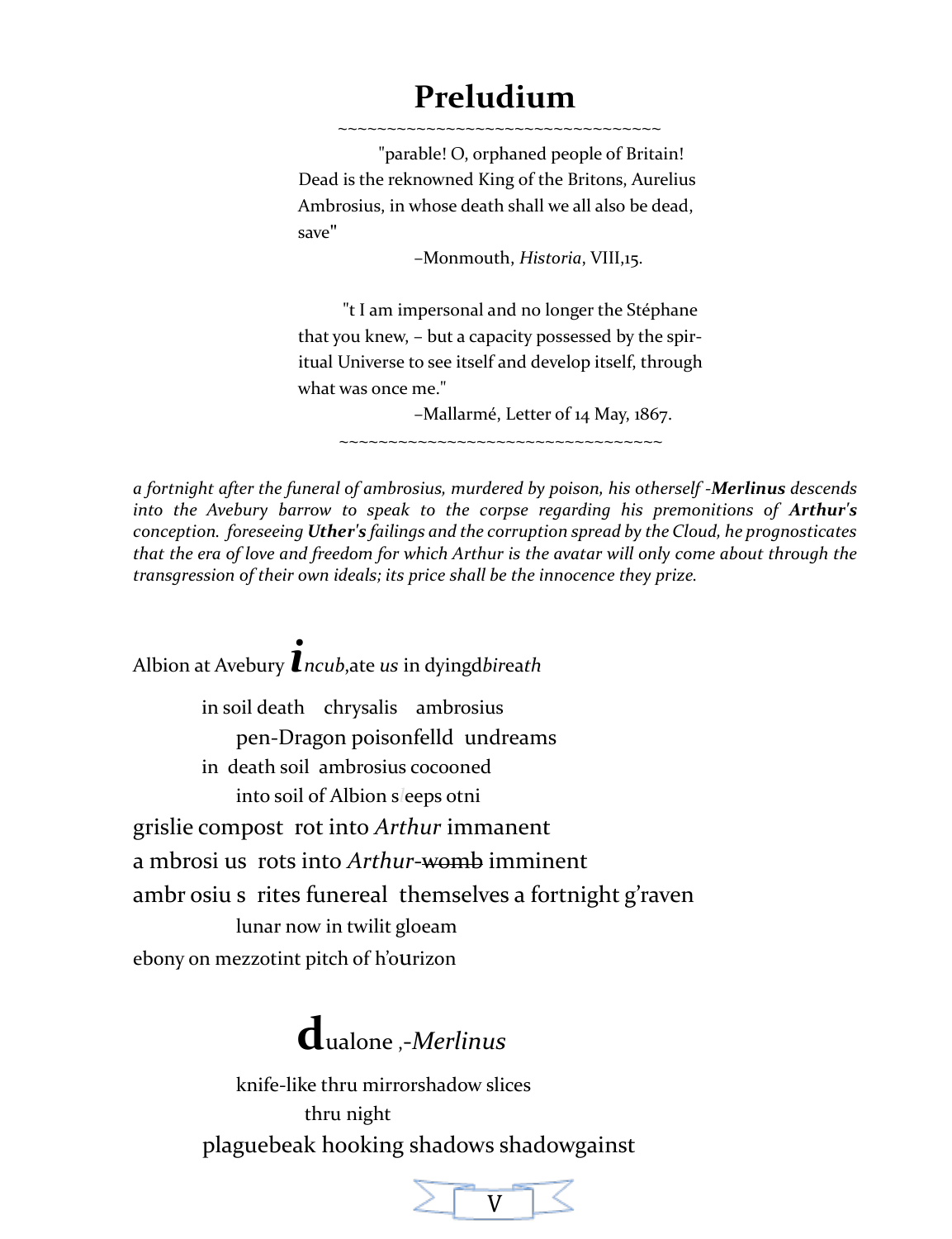via night *its*elven as if, spectre weaving avatar menhir wefting under star of dragonwax , pen-dragon standing s'tone windeth shuttles spirals moonsheened allone. Merlinus chill as a teardrop masqued un-spectacled , leaving wafts of tar, nish fume in moonwash gelides to g, round deep into barrow-belly with ambrosius sunk in silence pools of utterblack burièd deep , seeping with gravermin stifling eht soilgut chamber - Merlinus scarce breathing stands bent beneath the barrowall root-gnarled, bowed, his breath sole-disturbant , stands si'lent 12 breaths til thru mask-muffle buzzing his brittle-speech lays bier-upon he d'oracular confessions t'otherself slain (=> selfatherèd ,eun-gendered):

### -Merlinus Speaks to Ambrosius, Dead

 $\alpha$ 

hwæt faintly en  $\mathbf 0$ ubliance

ô therself un-, known as self, silentstwretched in file with y/our fatherelic bones as one we, in myour days of nascence were ere either w'ere other than both our lives in the hyphen-concentrate ere shifted wingward peeled we selfrom by magic mirrored in twain

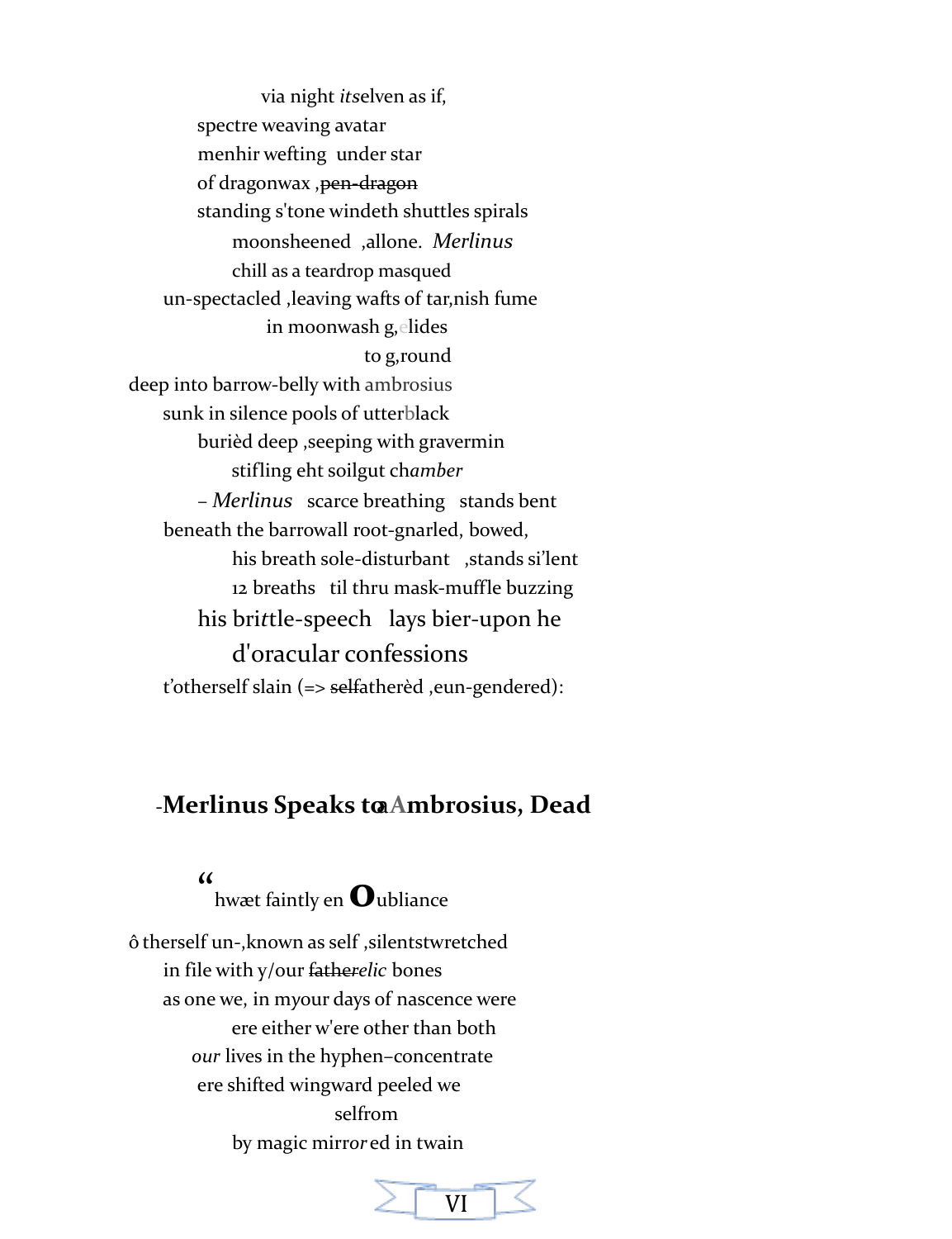our livels to save in self-scission: neither in t'other /  $\int$  inherent -co- inhered

fræternal our love <=> self exîle love

ô un/re-Known Br'other other my self never knew in mirrorsleaps limber i long in chrysalis laboured unknowing inert, et wombed in othertude in dreamlapped Avalon in dis-solution dreaming my retort whileat you strode with dragonbolt into the World that Is pen-Dragon writ in action ration-reining reigning in the hearts aspirant beating, Albion arranging war et peacecraft waging kindlie Reason gainst the rancid Real b, urnèd by your torchblaze flared brave f'utile gainst the World of death.

> $f_{\text{arewell fair}}$ cadaver, the once who i was.

so now from **C**eath to death escape ye

wakend forth i must replace thee we iterate, br'other lectic as diaphragms of th'oughtform armd with all the only the you were not

> most intimate unknowing ): my heap of slain selves: (

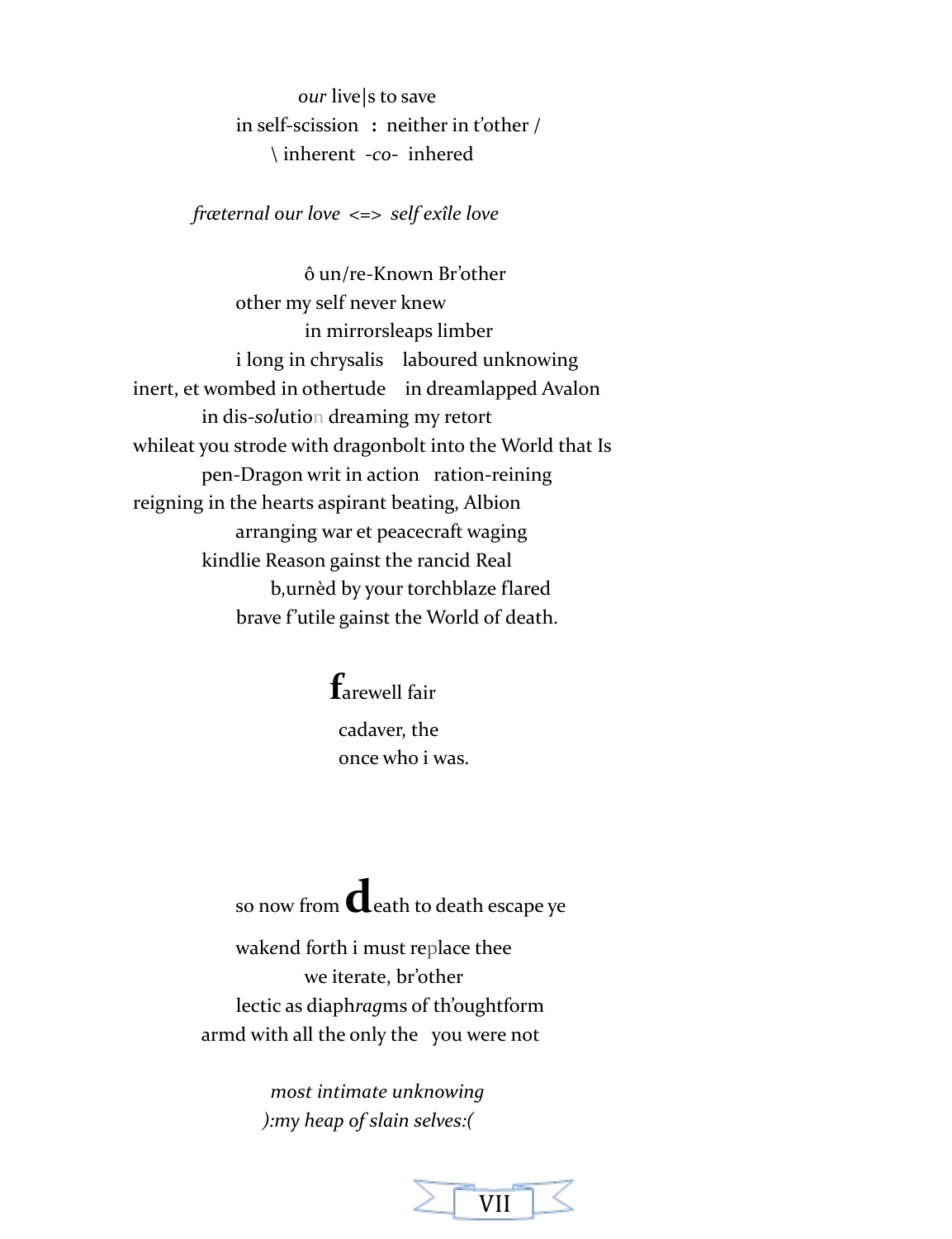one weeps cannot in ones own mourning mourn i not pour tears o'er thee mais murmur as the lips of morning chaunts to ease your final dream & formulæ to soothe your night--tide f'light to Avalon, and sleep so heed what hopes upon my prophetseye alight:

**Doisond** is Albions soil deep; (ô weep, if carrion eye can weep!)

poisond each path each means each tool poisond by lies by fear by greed (ô keen, if carrion throats may keen!) poisond by Towr's et Romans' rule poisond by Cloud of hateplangue cruel (ô flail, if carrion limbs may flail!) poisond each kindness each dream each deed poisond each sweetness to sweetness of rot (ô perish, if shades may doubly perish!) et poisond the path to camelot wh'ere Arthur's love's the creed and yet i speak of hope to thee all though that *hope* be steeped in poisonhealing pharmakon breathing of the Void

 $\mathbf{V}_{\text{ouchsafe}}$  ô otherself dead my words

the truths my waching selfgerm heard in tumueltdream, enprismed in my Crystal womb of Cave at things half-seen or oceaonieric deeps reflextant futures fragmeanted un-articulate eddies impendant of Arthur harborengers:

> as Ambrosius-Merlinus joind we emanated long ago: then cleaved i to the crystal cave below

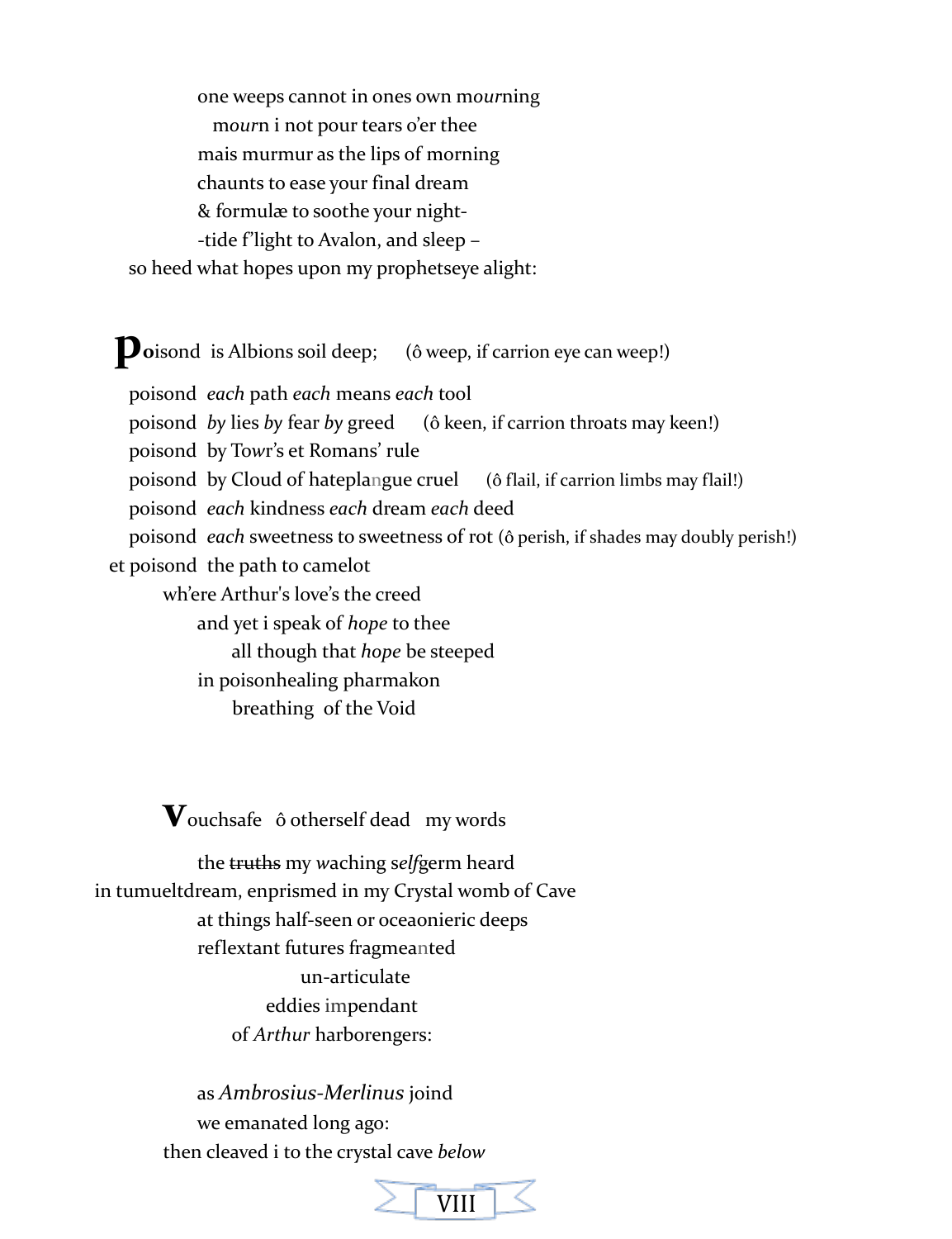in deathlike in mirror suspension; bereaved you to sunlife *ascended* et *Uther* re-twinned in your action: now dead in the earth you are *planted* and mother *Vivienne's* dirge is chanted as *upward* to sunlife i grow, et *Uther* (twice-brother) befriended, his seed in your soil I sow: then fading to fallowflesh t'ending for sin that no *s*ire can scour  *down* to the dirt *Uther* lapses et dies while his scion in birthing shall bless that s'âme hour: et *Arthur* his son the pen-Dragon *arise* and then the sun of Avalon our Albion shall shine upon!

> et **y**et with in me as in absence you yet breathe my ownlie dist*d*ance

"poor" *Uther* (twice-brother) a **h**yphen too

 shall be twixt *Arthur* and you (who are me), as i shall be:

 *Uther* liberal, prodigal, bold benevolent in de ,*fault* in vengeance brutal d'*ire*

his Will through *Arthur's* veins unbounding strength shall beat;

but henceforth all *yr* reason *yr* restraint *yr* circumspective sleeps

*yr* sleep of death, ambrosius, til *Arthur*

re'turns *yr* gene re'pressed re'cessive re'ason re-conceived –

til which *Uther's* reign a reign of impulse reined by me must be,